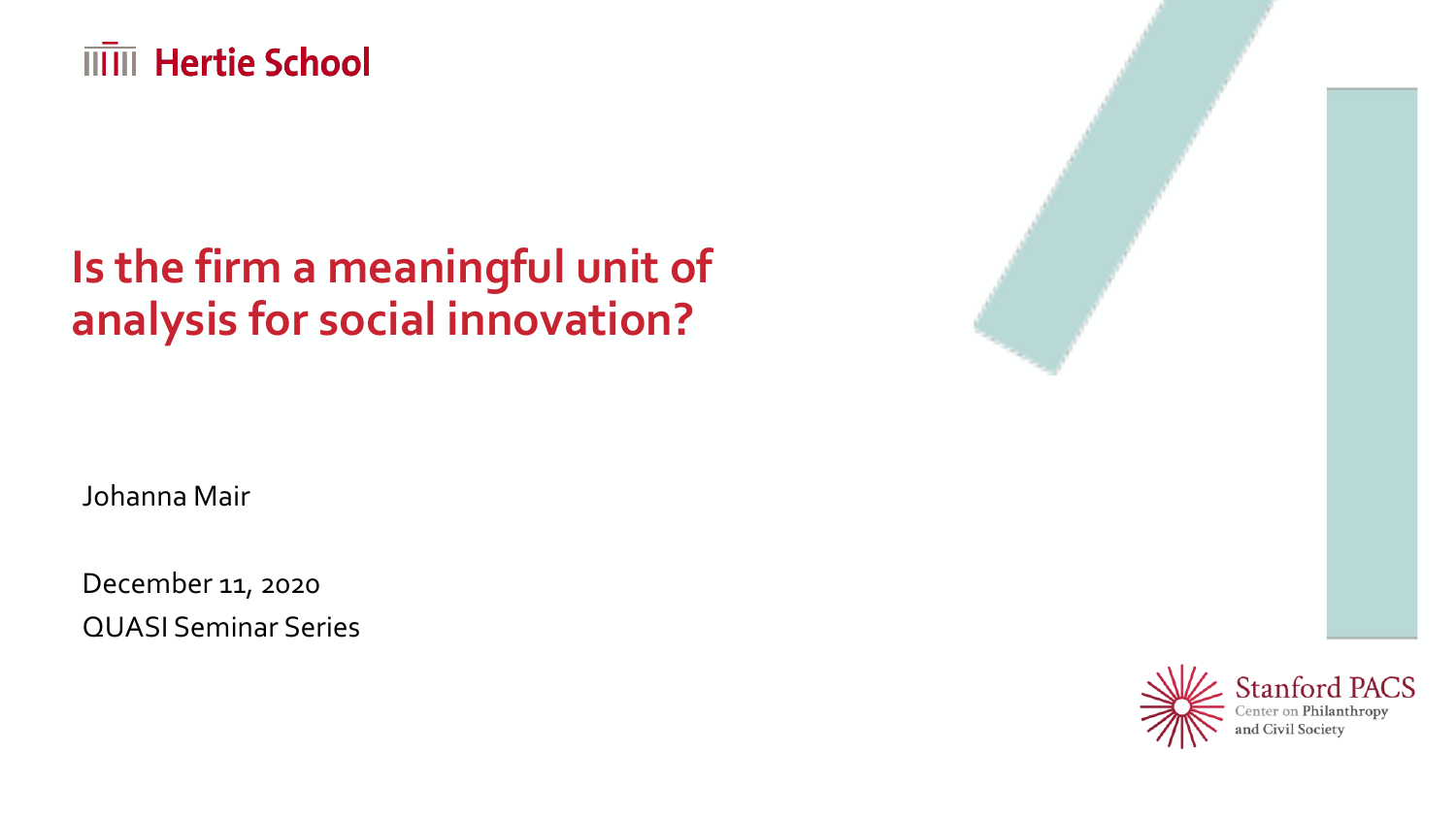**SSAGE** 

### **Disclaimers**

- Resist a microeconomic concept of the firm … use organization instead
- Favor a concept of the organization as a political arena site of multiple agendas, motives and goals
- Image of the organization as a force of positive change
- Social innovation broadly defined as a process to address social problems or societal challenges in new ways

**The organization as the ideal site for research on social innovation** 

**Persistent Category Ambiguity:** C The Author(s) 2020 Article reuse guidelines The case of social entrepreneurship Sagepub.com/journals-permissions www.egosnet.org/os

Myrto Chliova<sup>®</sup> to University, Finland

**Iohanna Mair** .<br>Hertle School, German Stanford University, USA

**Alfred Vernis ESADE-Ramon Hull University, Snat**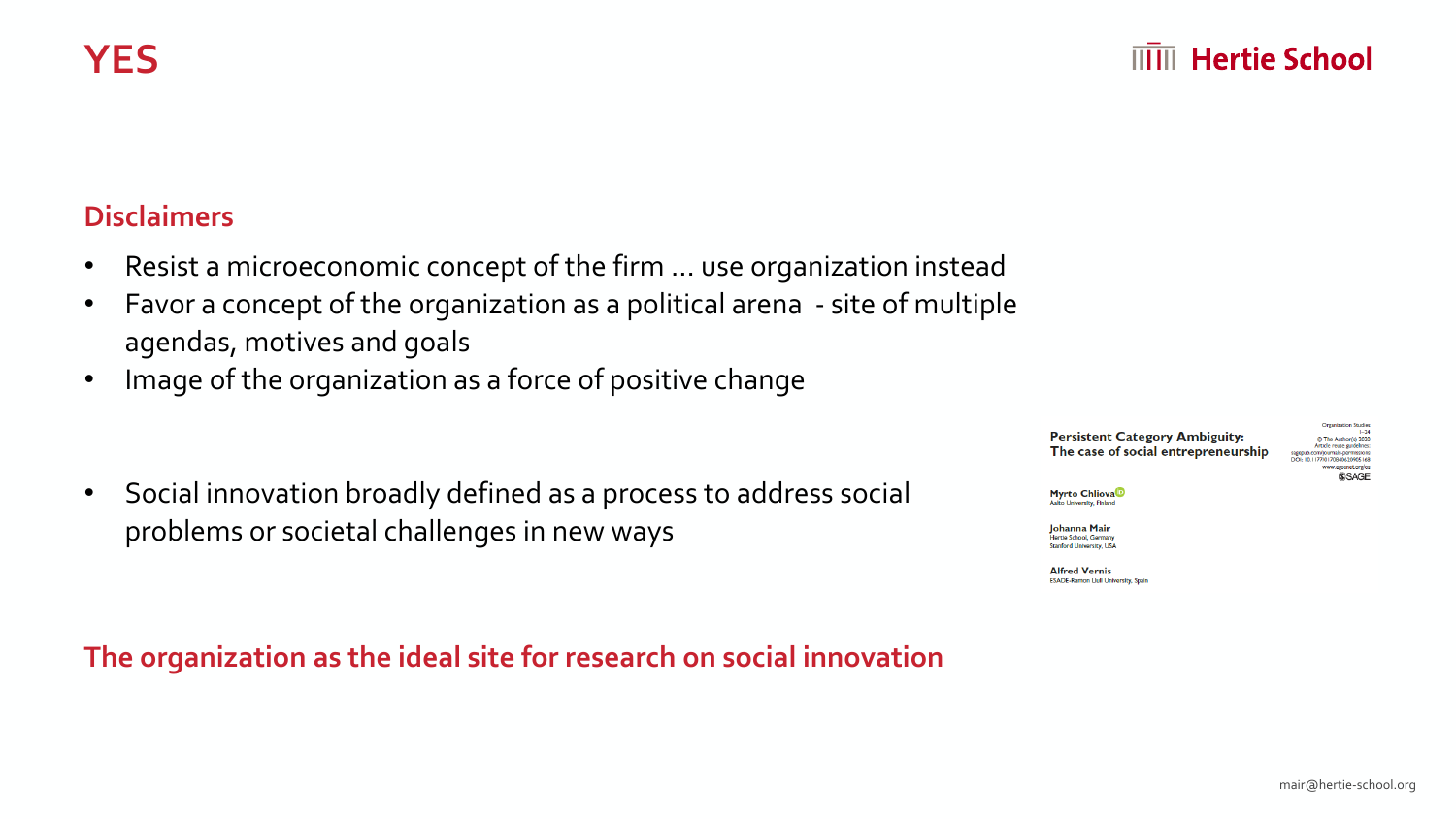**IIIII** Hertie School

## **1. Understand Innovation** *and* **Scaling**



#### **Investment**

#### **Innovation does not create impact…**

Seelos and Mair (2012) *Innovation is Not the Holy Grail,* SSIR Seelos and Mair (2013) *Innovate and Scale – A Tough Balancing Act,* SSIR Seelos & Mair (2016) *Innovation and Scaling for Impact*, Stanford University Press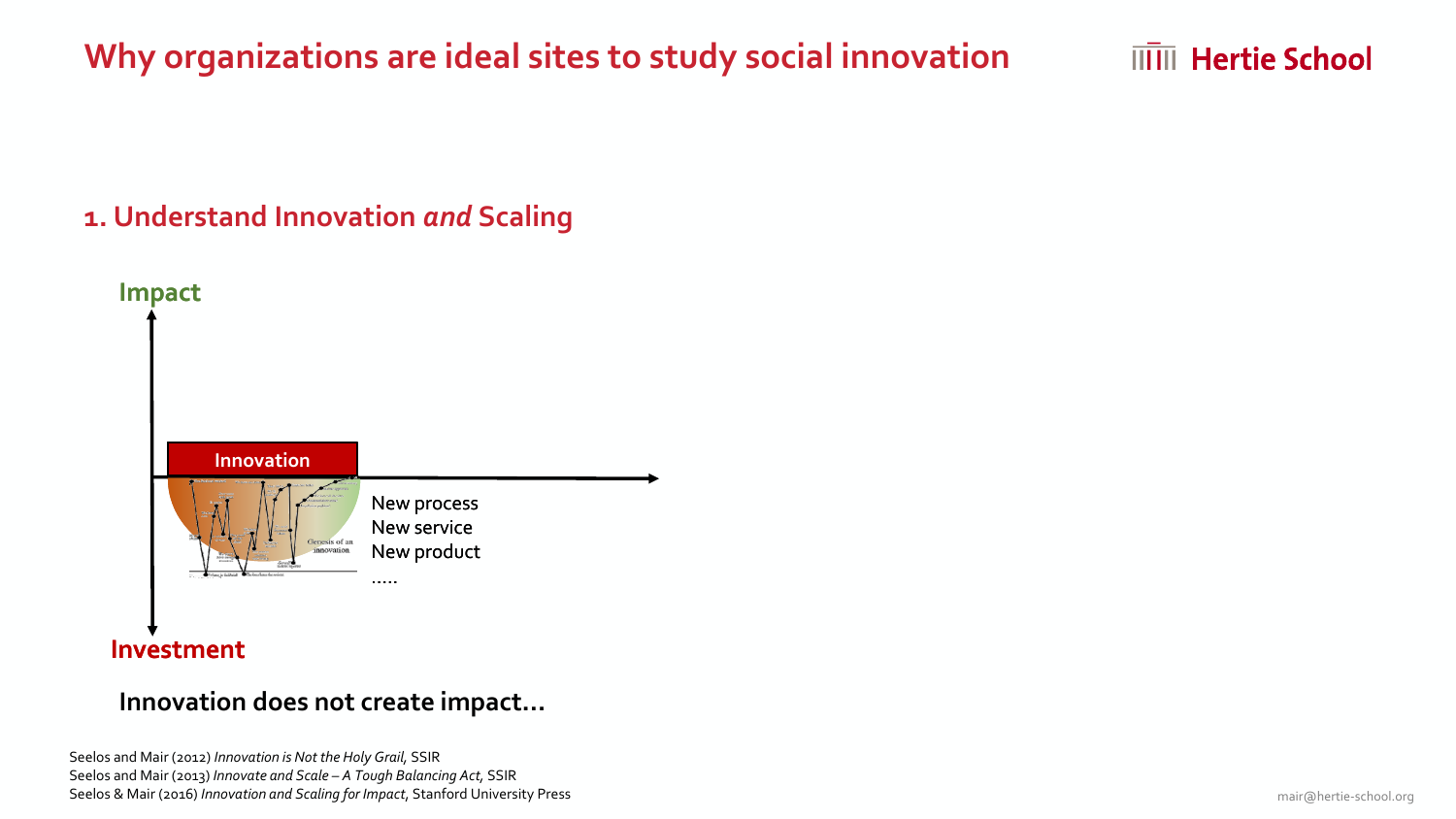## **1. Understand Innovation** *and* **Scaling**



Seelos and Mair (2012) *Innovation is Not the Holy Grail,* SSIR Seelos and Mair (2013) *Innovate and Scale – A Tough Balancing Act,* SSIR Seelos & Mair (2016) *Innovation and Scaling for Impact*, Stanford University Press Opening up a spectrum of questions:

**IIIII** Hertie School

- What are pathologies that derail organizations from a productive path to impact?
- How do organizations suppress or remove such pathologies?
- What are different archetypes of how innovation and scaling hang together?

 $\bullet$  …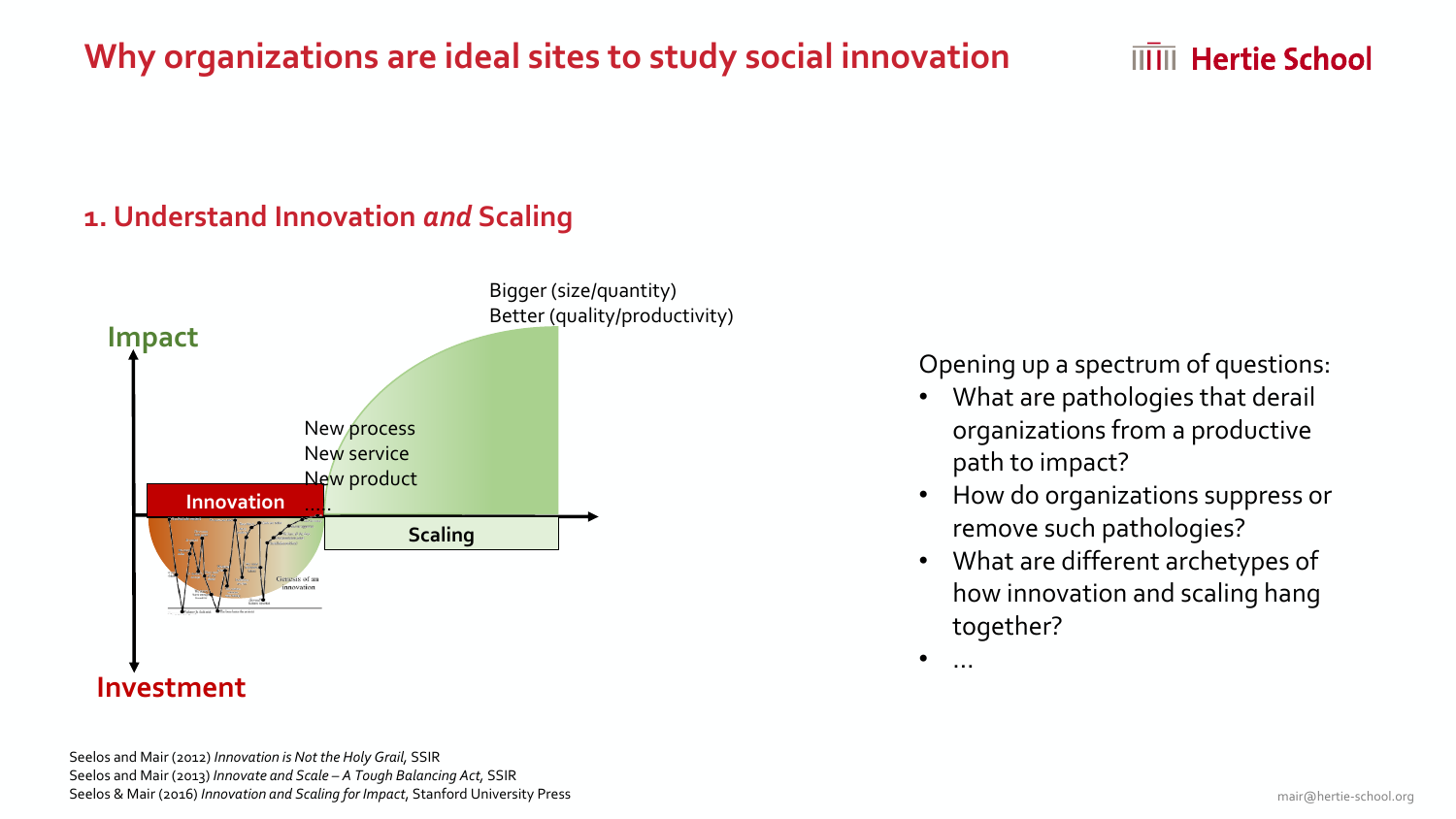#### **2. Understand transformation processes**

- How can one organization make a difference?
- Use programs organizations design and implement as empirical windows to understand transformation process on the ground
- Studying how organizations intervene in social systems requires deep engagement with the organization, the problem, the people and communities affected and take stock of existing knowledge
- Opportunity for us as community of scholars: mechanism based inquiry to develop a repertoire of transformation processes



#### **SCAFFOLDING: A PROCESS OF TRANSFORMING** PATTERNS OF INEQUALITY IN SMALL-SCALE SOCIETIES

**THE Hertie School** 

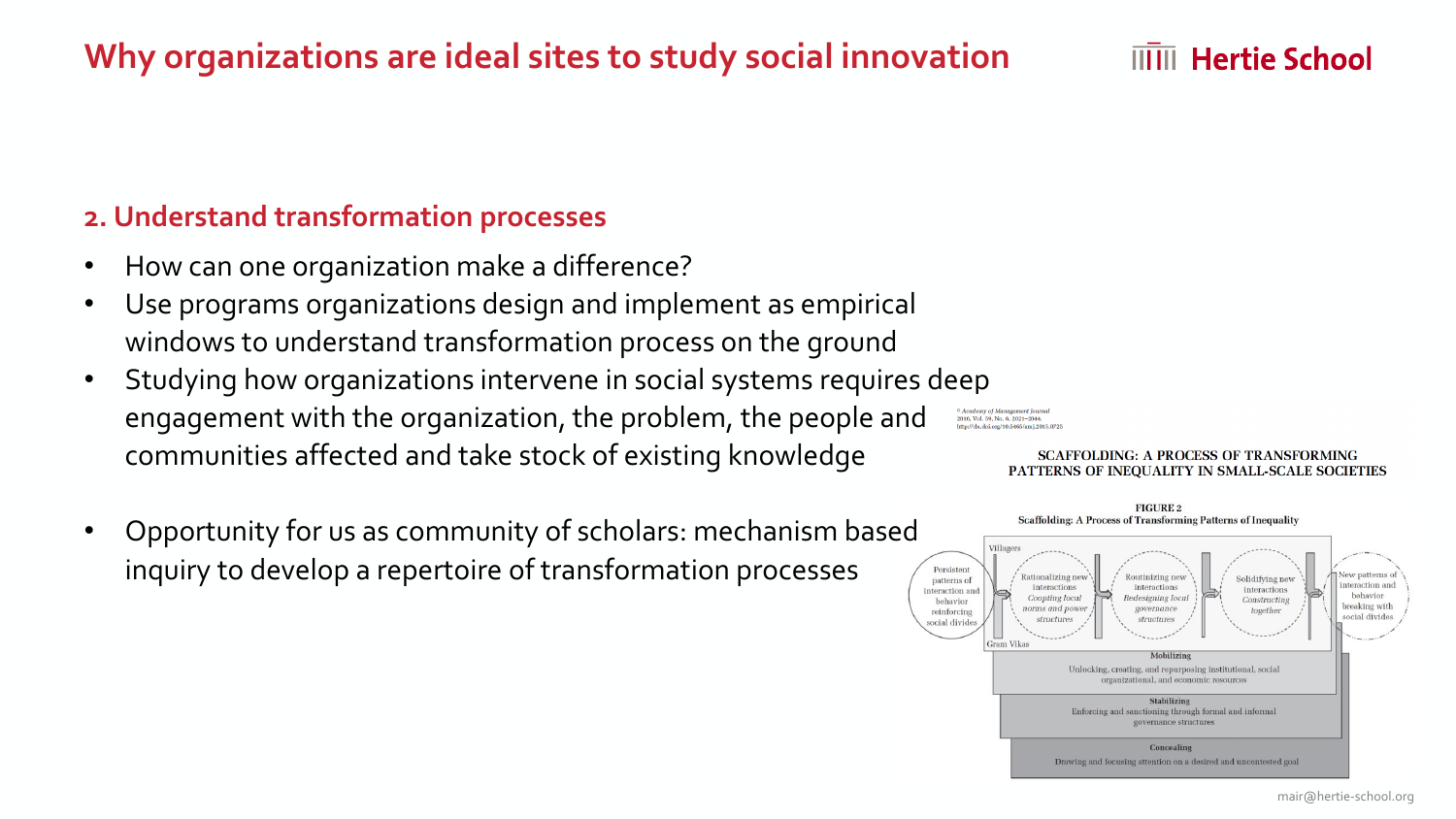#### **3. Interrogate the mandate of organizations**

- How do we justify and appraise organizations doing social innovation?
- Most of our research is not clear about normative claims but is based on normative assumptions
- *Common good anarchism* vs *societal division of labor*

- How do organizations complement and supplement the ideal societal division of labor and facilitate transition to a more just society ?
- Should social innovation carried out by organizations proliferate? if so how?



**IIIII** Hertie School